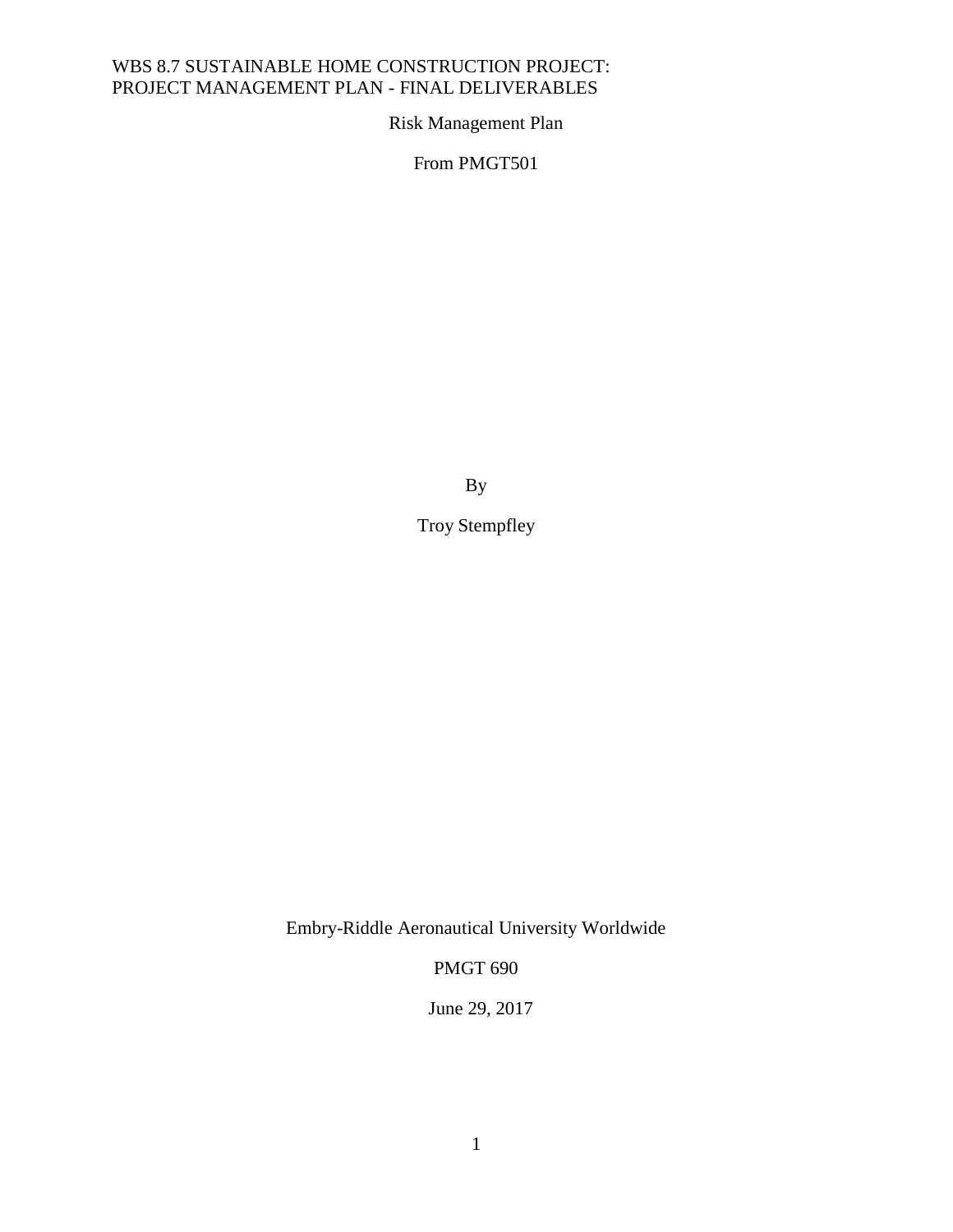# WBS 8.7

# Sustainable Home Construction Project: Week 8 Final Deliverables

Group 3:

Jesse Hoover

Jeremy Rodgers

Lance Salter

Troy Stempfley

Robert Strack

David Wichner

Embry-Riddle Aeronautical University Worldwide

PMGT 501

Dr. Gigi Smith – Instructor

December 14, 2014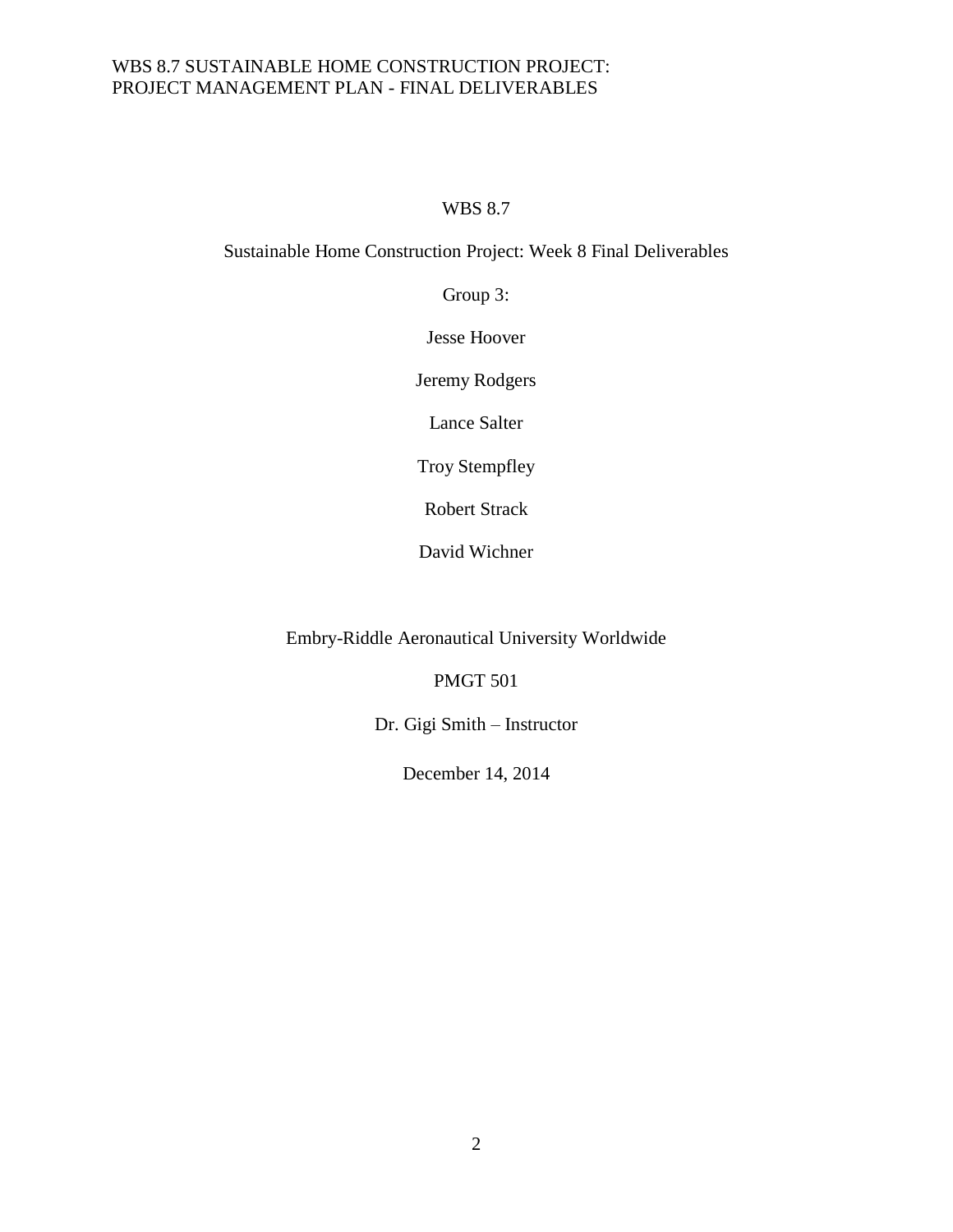#### **Risk Management Plan and PERT Analysis**

### **Purpose**

This document defines the processes for conducting risk management activities for development of the project. The risk management plan establishes policy, disseminates guidance and communicates procedures to ensure the most effective use of risk management techniques with in the project. A project's own people, process, and technologies can be contributors to increased risk. Economics, as well as environmental, social and political issues are sources of external risk. Risk management requires proactive risk identification, analysis, mitigation and documentation procedures and must incorporate the project team, subcontractors and key stakeholders to meet project objectives. This plan is guided by the project scope statement, cost management plan, schedule management plan, and communications plan.

### **Scope**

The scope of this document provides risk focus for the project team on project activities including schedule, cost, and technical project aspects; and identifies parties for which some risk responsibilities will contractually be transferred. This effort involves identification, analysis, mitigation, and management of internal and external threats.

### **Objectives**

- 1. The total cost of the project, including management reserve, will not exceed the \$1M.
- 2. The total duration of the project, including management reserve, will not exceed 9 mos.
- 3. Quality and scope requirements will be met, unless changes are approved through formal change order process.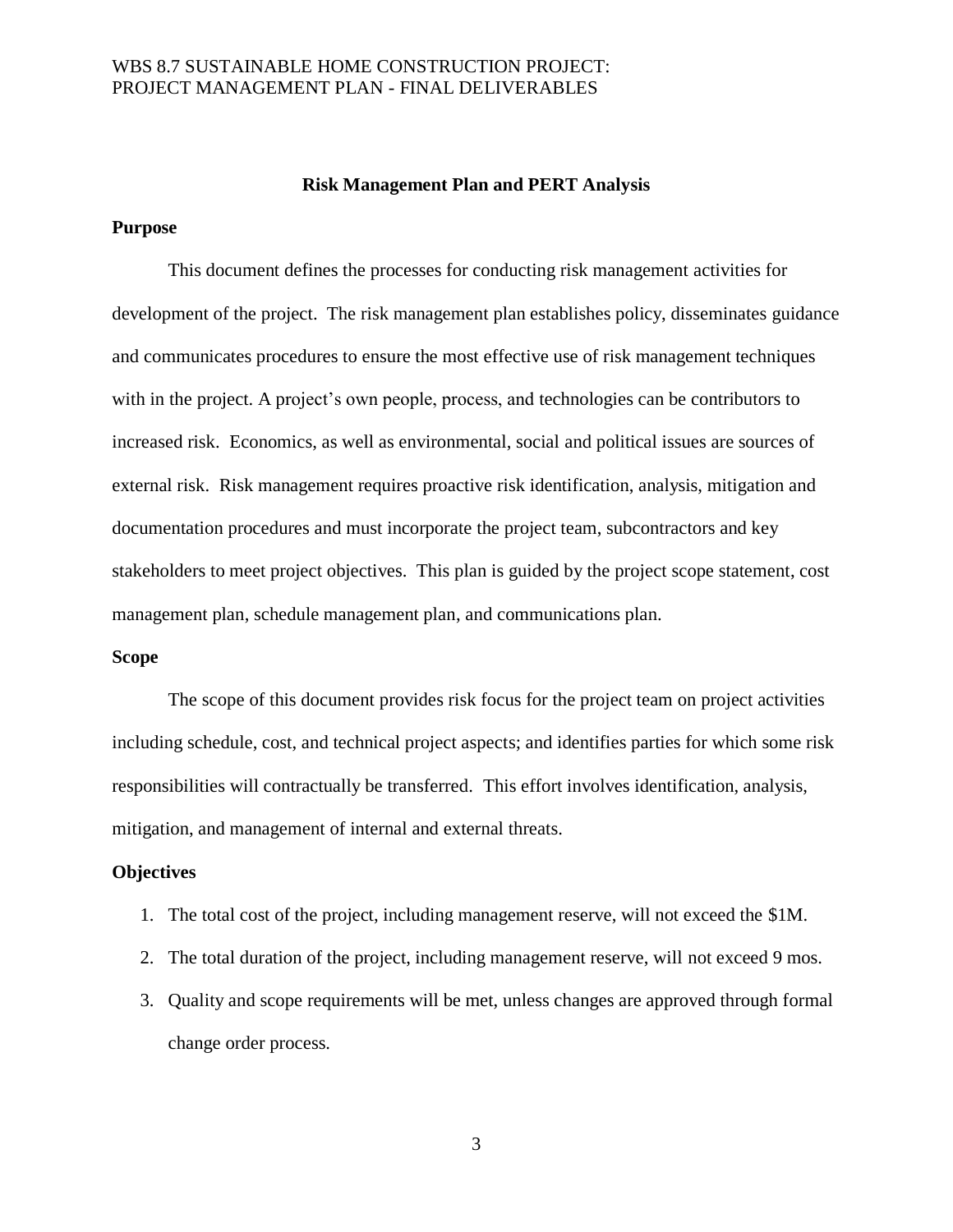### **Supporting Products**

The project's management plan and scope provides general guidance related to the project team's management approach, quality and budgetary goals as well as scheduling guidance. The International Building Code and minimal quality requirements as referenced in the quality management plan for this project. Stakeholders and subcontractors provide input on risk assessment continually which will be documented and become part of the project support.

### **Referenced Products**

Referenced documents include:

- 1) Project Management Plan and Budget
- 2) Project Work Breakdown Structure (WBS)
- 3) ICC IBC (2012): International Building Code
- 4) A Guide to the Project Management Body of Knowledge

## **Roles and responsibilities**

### Risk Originator:

Risk originators are any project team member, subcontractor, stakeholder and customer involved in this projects activities who identify a risk which could affect the outcome of the project scope.

### Risk Owner:

Person or entity responsible to control, mitigate, or avoid risks, as well as execute responses. The risk owner must develop and document a risk resolution action, meet resource and timeline requirements as established in project documents, immediately communicate any deviations from documented requirements to the PMO and update the risk management tracking sheet status of risks resolution.

## Functional Teams/Subcontractors: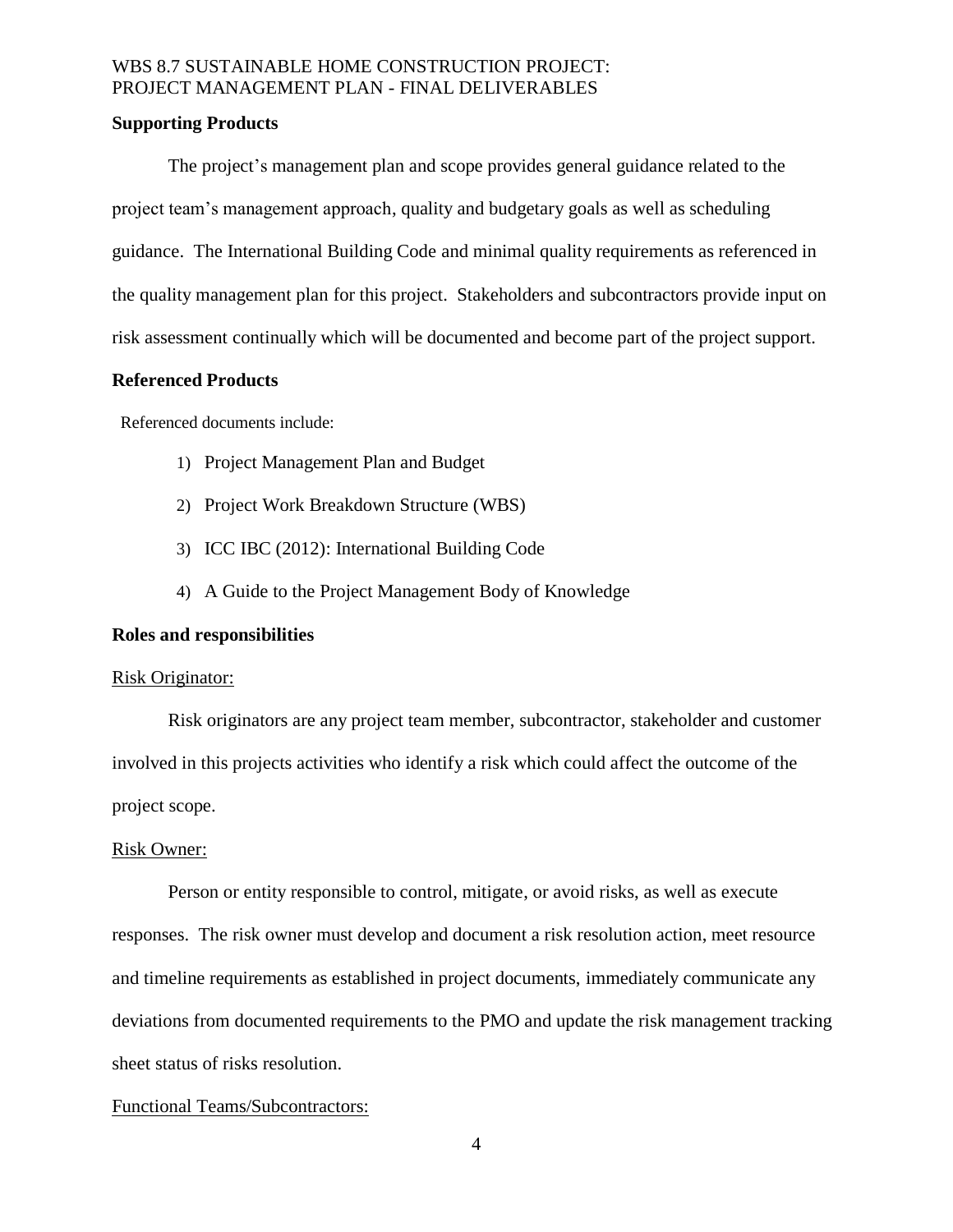Any group performing work within the project. Functional teams and subcontractors will analysis risks, determine addressable cause, determine impact on implementation activities, and communicate the result of this analysis to the PMO within established timelines. Teams and subcontractors are responsible to effectively manage all risks inherent in the task for which they were obligated, and if unable to do so, must report to the PMO as soon as possible.

#### Project Management Office:

The PMO includes the administrative staff, project management team members and the project manager. These individuals are responsible to review and validate risk analysis and qualification as well as develop proposed mitigation solutions and closure criteria. They provide assistance to establish mitigation action, assign risk owner, and communicate time requirements for risk mitigation. The PMO reviews all activity documentation to ensure accuracy and completeness. The PMO reviews project risk activity weekly and disseminates risk assessment changes. The PMO also determines primary target severity levels, and the alternate methods and resources required to mitigate the risks

#### Project Manager:

The project manager (PM) or designated representative is responsible to coordinate with the stakeholder, customers and any outside organization to facilitate the project. They also approve the mitigation activities of high level risks and ensure communication of the status of these activities to appropriate offices. The PM is overall responsible for the project risk mitigation and management plan.

#### **Support Tools**

Project tools to manage risk include the risk register which will be used to communicate identified risks to the project team (see appendix). This document will be provided to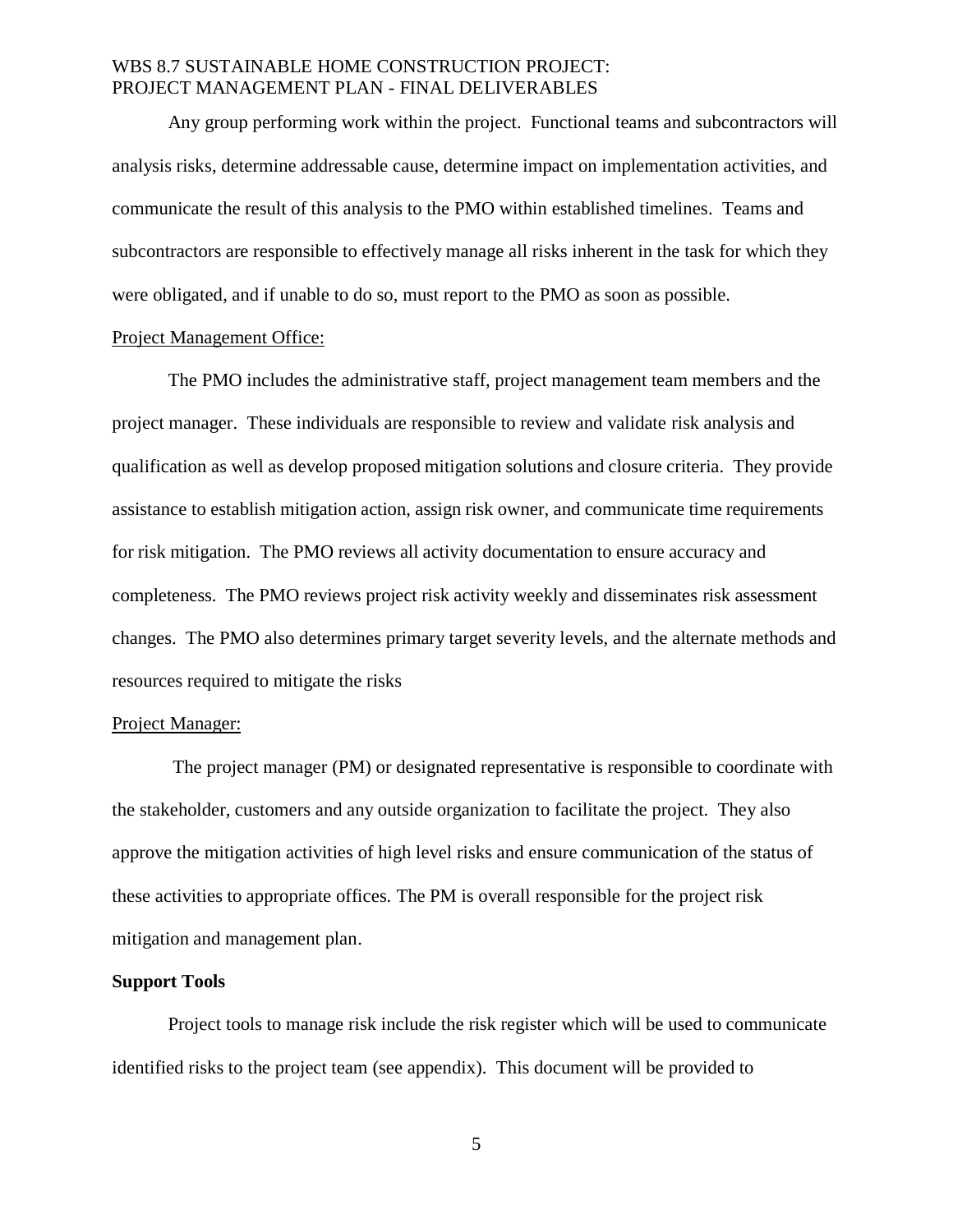stakeholders identified by the PM. The information from the risk register will be used to manage status of qualifying risk, maintain historical records and provide for post project review data. Risk process review will be accomplished on a monthly basis by functional team leads who will communicate status of new and previously identified issues documented in the risk register.

### **Budgeting**

Funding for this project will be in accordance with the project cost estimate established in the Budget Approach. Funding for mitigation for risks owned under contract by subcontractors will be the responsibility of the subcontractor. In the event subcontractors are unable to mitigate risks at their level they shall notify the project management team as soon as possible and not later than two weeks prior to the activity deadline. A budgetary management reserve has been established based on 25% of the established estimated cost, and will be available for distribution under the authority of the project manager following coordination with stakeholders and the customer. The management reserve may also be used to mitigate or avoid the effects of external risk with approval as listed previously.

#### **Risk Management Methodology and Processes**

The plan intentions are to mitigate or reduce the negative risks ("risks"). Exploiting the possibilities positive risks ("opportunities") within the project will not be handled under this plan. Opportunities to reduce schedule or cost will be identified and handled under the Change Order process. Within this document the term "risk" will mean only negative risk. Risk management is an iterative process of addressing threats to the realization of project cost, schedule, quality, and other key performance objectives.

Risk management procedures include identification, analysis, assignment of responsibility, mitigation, and tracking of potential risks and emerging issues. Risks are adverse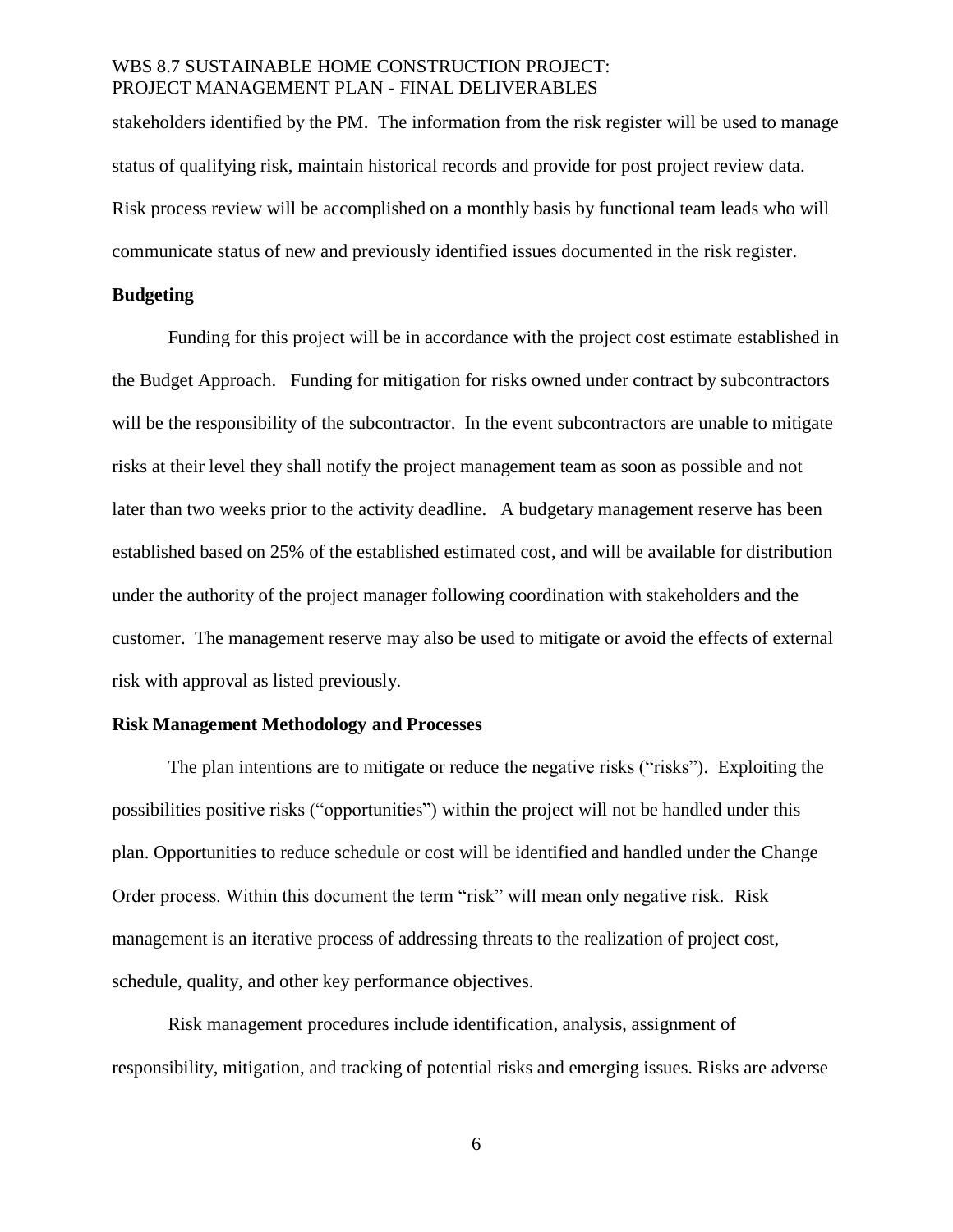threats that have not yet materialized, while issues are risks that have materialized and begun to

impact the project. The main risk management procedures are:

- 1) Identify risks and issues in a timely manner
- 2) Analyze severity and probability of risk factors
- 3) Plan mitigations to minimize impact on objectives
- 4) Implement risk and issue mitigations
- 5) Accept risk
- 6) Monitor and document risk / issue



<span id="page-6-0"></span>*Figure 1: Risk Management Process Steps*

This section identifies the step-by-step risk management

process utilized in this project. The iterative nature of the risk management process means that every activity should be reviewed for potential risks. Following identification, analysis and actions must be taken to resolve emerging issues. Risk management processes are integral to our project strategy and implementation. [Figure 2](#page-6-0) outlines the steps for risk management.

### **Identify Risks**

Utilizing a Risk Breakdown Structure, the team will brainstorm risk ideas and submitted them to the PMO three weeks prior to the proposed project start date. Two weeks prior to project start the project management team, stakeholders, subcontractors, and customer will meet to discuss, evaluate and categorize identified risks. The PMO will forward the risk register to all team members not later than one week prior to the project start date.

All members of the project team are responsibility to identify and communicate potential risks. This process requires constant attentiveness to ensure accuracy. Proactive risk management relies on identification of potential risks prior to the risk materialization including evaluation of all project activities, internal and external which may impact the project cost,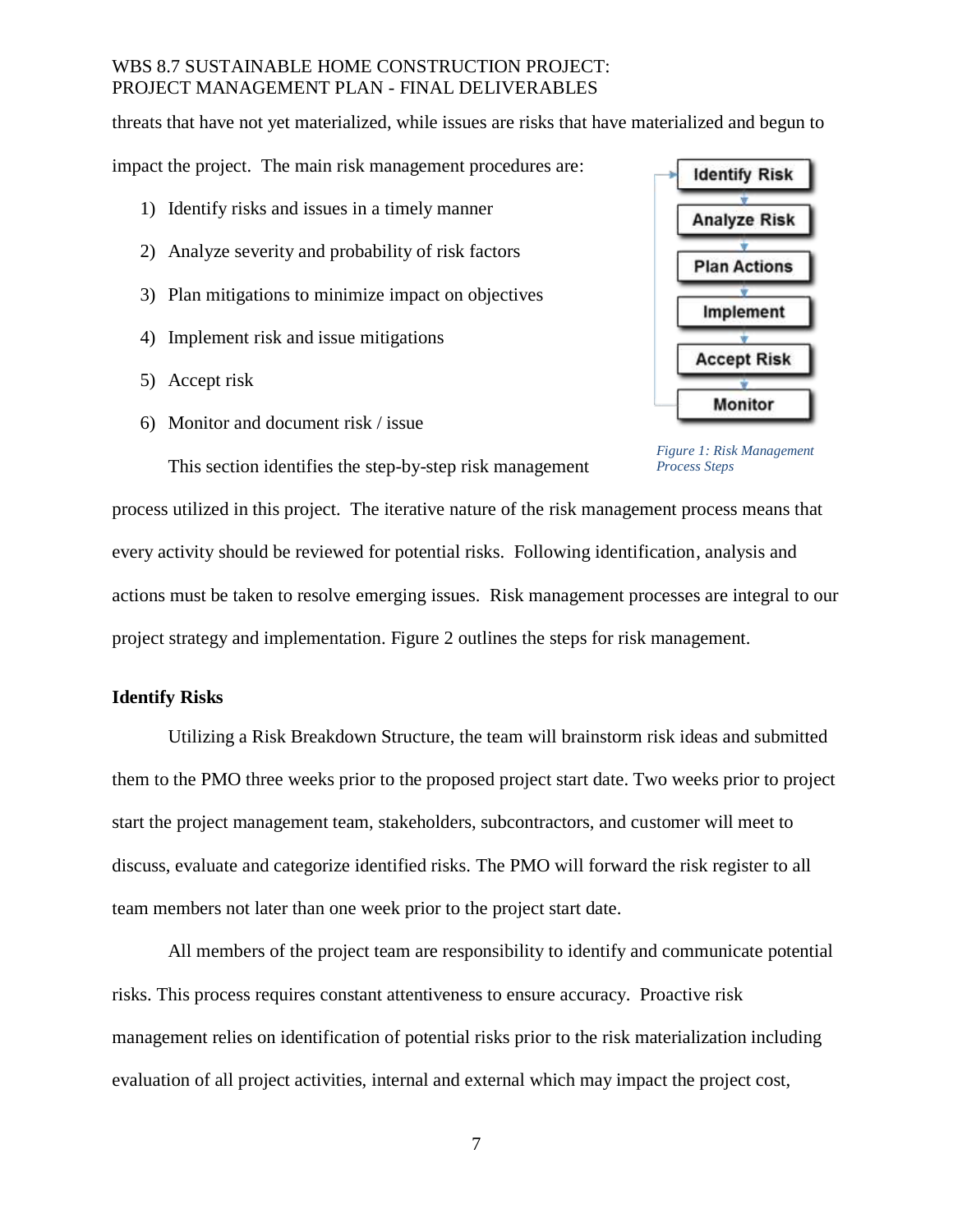schedule and/or performance objectives. The risk register will be updated and forward as a report to the appropriate team lead and PMO (see appendix). Initial risk assessment can be accomplished by the team member using this sheet. Final assessment of the risk shall be accomplished by the PMO. If necessary the PMO will coordinate with risk owners to categorize identified risks. As defined in the communication plan, weekly reports will be sent to the PMO on all issues that arise. This will include mitigation of risks and completion of tasks.

If new risks are identified, the PM or PMO will forward information to the team and make an initial evaluation as to whether there is a need to meet to revise the risk mitigation plan. As risks are mitigated and tasks completed there will be no further need to report or evaluate the identified risks. Documentation of the results of the risk elevation shall be forward to the PMO upon completion of risk owner responsibilities and not later than two weeks prior to the established project complete date.

### **Analyze Risk**

Two effective ways to establish the result of risk on a project are to evaluate the likelihood or the probability, of risk occurrence, and the impact, or the severity, of the negative effect if the risk occurs. Upon identification of a possible risk an initial analysis must be made and the risk register accomplished and forwarded. The PMO will evaluate and may decide to collaborate with the rest of the team to validate and create an execution plan for the risk. The weekly project team meeting serves as forum for disseminating risk information. During this meeting the impact of the risk across all functional areas will be discussed. The PMO then designates the risk owner. This process allows for multiple inputs on each activity and provides a broad level of review. This process not only aides in risk identification and qualification but also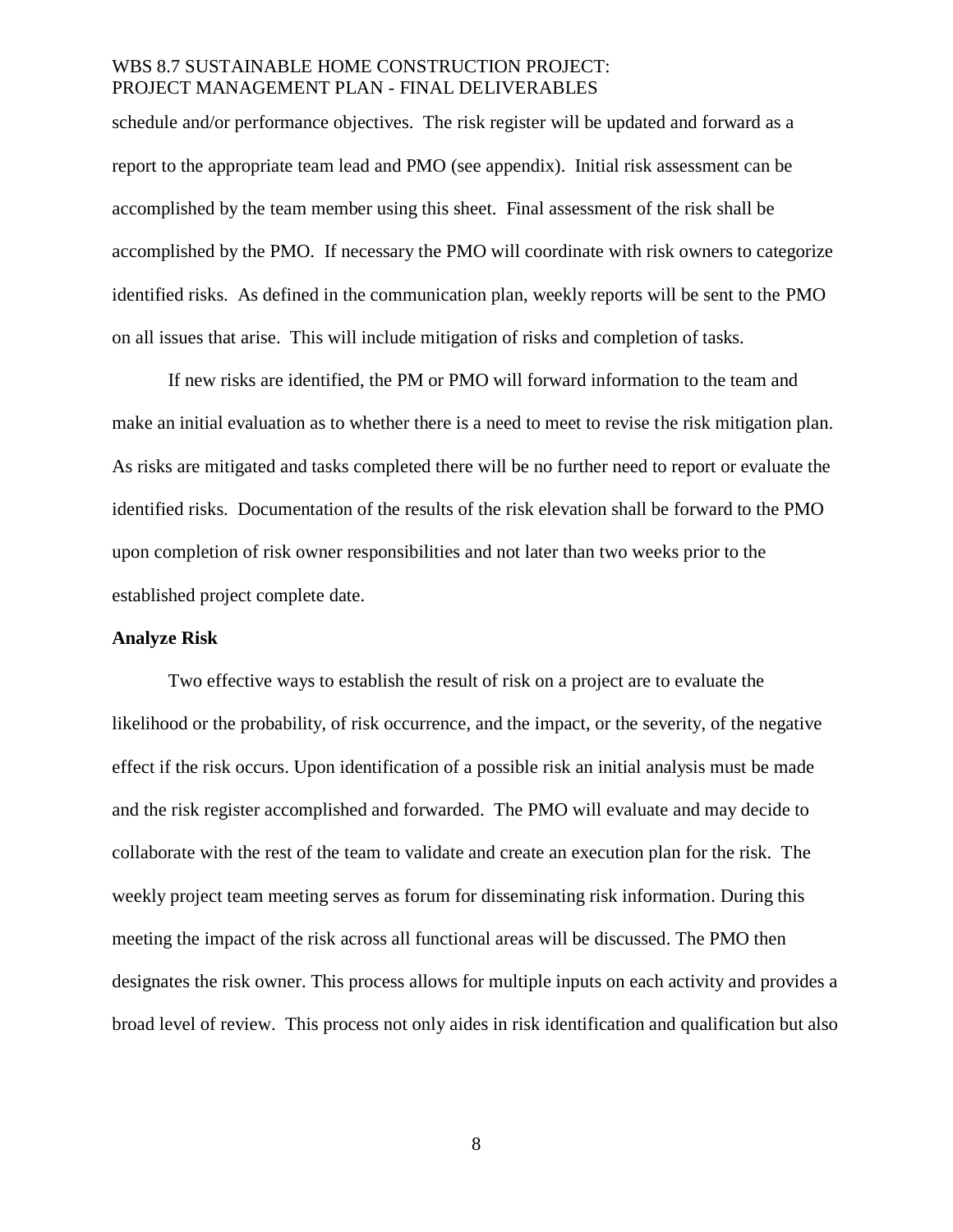prioritizing risk resolution activities. The tools are used to assess qualitative and quantitative

analyze risk are demonstrated in the following tables.

[Table 1](#page-8-0) provides guidelines to determine the probability of occurrence of the risk.

<span id="page-8-0"></span>*Table 1: Probability of Occurrence*

| Likelihood           | <b>Estimated Probability</b> | <b>Effect</b>                           |
|----------------------|------------------------------|-----------------------------------------|
| Remote               | 5%                           | Negative outcome is almost non-existent |
| Unlikely             | 15%                          | Negative outcome is not likely          |
| Even Chance          | 50%                          | Negative outcome is likely              |
| <b>Highly Likely</b> | 85%                          | Negative outcome is very likely         |
| Near Certain         | 95%                          | Negative outcome is almost certain      |

[Table 2](#page-8-1) provides guidelines to assess impact on the project if the event occurs.

#### <span id="page-8-1"></span>*Table 2: Significance of Impact*

| <b>Impact</b> | <b>Cost</b>                                                                   | <b>Schedule</b>                                                                                               | Quality                                                                                               |
|---------------|-------------------------------------------------------------------------------|---------------------------------------------------------------------------------------------------------------|-------------------------------------------------------------------------------------------------------|
| Low           | Resolution expected to cost<br>less than 5% of project<br>budget              | Minimal or no impact                                                                                          | No reduction in<br>performance or structural<br>integrity                                             |
| Minor         | Resolution expected to cost<br>between 5% and 12% of<br>project budget        | Chance of missing checkpoints.<br>No impact to project complete date                                          | No reduction in<br>performance to critical<br>system or component<br>functions                        |
| Moderate      | Resolution expected to cost<br>between 12% and<br>15% of project budget       | checkpoints will not be met,<br>Minor schedule slip of no<br>more than 1 weeks to critical<br>path activities | Does not meet LEED code<br>objectives; may not pass<br>initial inspection without<br>minor resolution |
| Significant   | Resolution expected to cost<br>between $15\%$ and $20\%$ of<br>project budget | Critical path affected by 2 week<br>schedule slip.<br>Will not meet checkpoints or<br>milestones              | Does not meet Project<br>criteria or pass building code<br>without Major redress                      |
| High          | Resolution expected to cost<br>25% or more than of project<br>budget          | Will not meet activity delivery<br>by1 month schedule slip to<br>critical path required                       | Does not pass building<br>code or meet Scope<br>requirements as<br>documented                         |

Once the risk is factored for the probability of occurrence and significance of impact from the tables above, it is plotted on the risk matrix, shown in [Figure 2.](#page-9-0) Not only does this process help to prioritize risks, but it allows the team to understand which level of the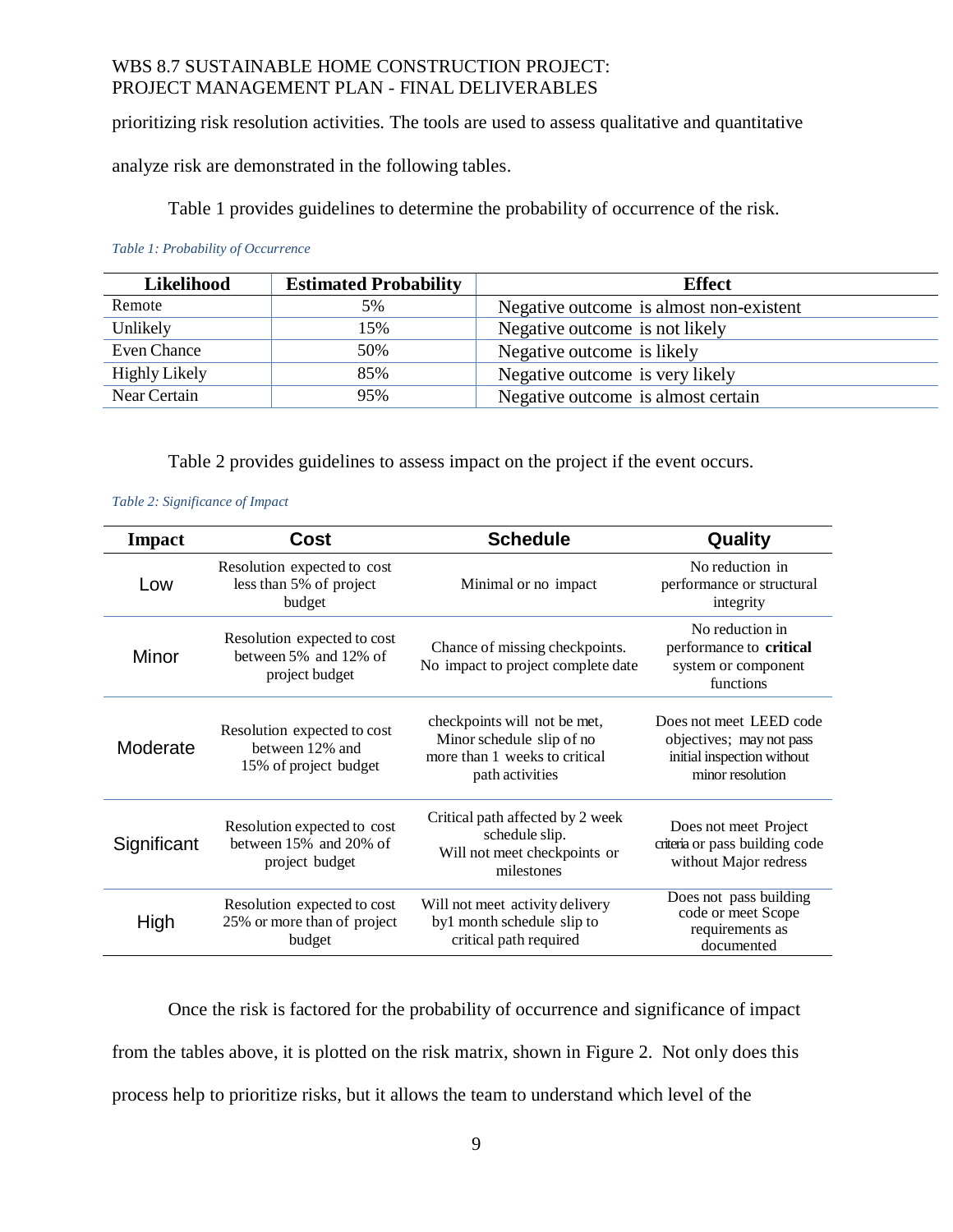organization can accept risk. Using this matrix we can place different risks into one priority

listing for attention, mitigations, or funds allocation.

| <b>Impact</b>      | <b>Remote</b>  | <b>Unlikely</b> | Even<br><b>Chance</b> | <b>Highly</b><br><b>Likely</b> | <b>Near</b><br><b>Certain</b> |
|--------------------|----------------|-----------------|-----------------------|--------------------------------|-------------------------------|
| <b>High</b>        | 5              | 6               | 7                     | 8                              |                               |
| <b>Significant</b> | 4              | 5               | 6                     | 7                              | 8                             |
| <b>Moderate</b>    | 3              | 4               | $\overline{5}$        | 6                              | 7                             |
| <b>Minor</b>       | $\overline{2}$ | 3               | 4                     | 5                              | 6                             |
| Low                | 1              | 2               | 3                     |                                | 5                             |

<span id="page-9-0"></span>*Figure 2: Risk Matrix*

## **Plan Response**

Upon completion of the risk analysis, a response will be determined by the PMO with input from subject matter experts, documented, and communicated to the risk owner. The PMO shall assign a risk owner who will report on risk activities in accordance with previously established guidelines. Risk activities mitigation strategy and status are a priority topic during the weekly project team meeting.

| <b>ACTION</b>   | <b>DESCRIPTION</b>                                                                                                                                                                                       |
|-----------------|----------------------------------------------------------------------------------------------------------------------------------------------------------------------------------------------------------|
| Mitigate        | Reduces likelihood or impact of a risk possibly to elimination. Mitigation can occur at<br>any point within the project.                                                                                 |
| Avoid           | Changes of the project management plan to eliminate the threat. To find an alternative<br>method of accomplish task to do away with the risk                                                             |
| <b>Transfer</b> | Place responsibility of the risk on another organization, example: using contractual<br>agreements, subcontractors assume the risk and provide warranties or the customer to<br>assume some of the risk. |
| Accept          | Tolerate the risk while attempting to elude its consequences                                                                                                                                             |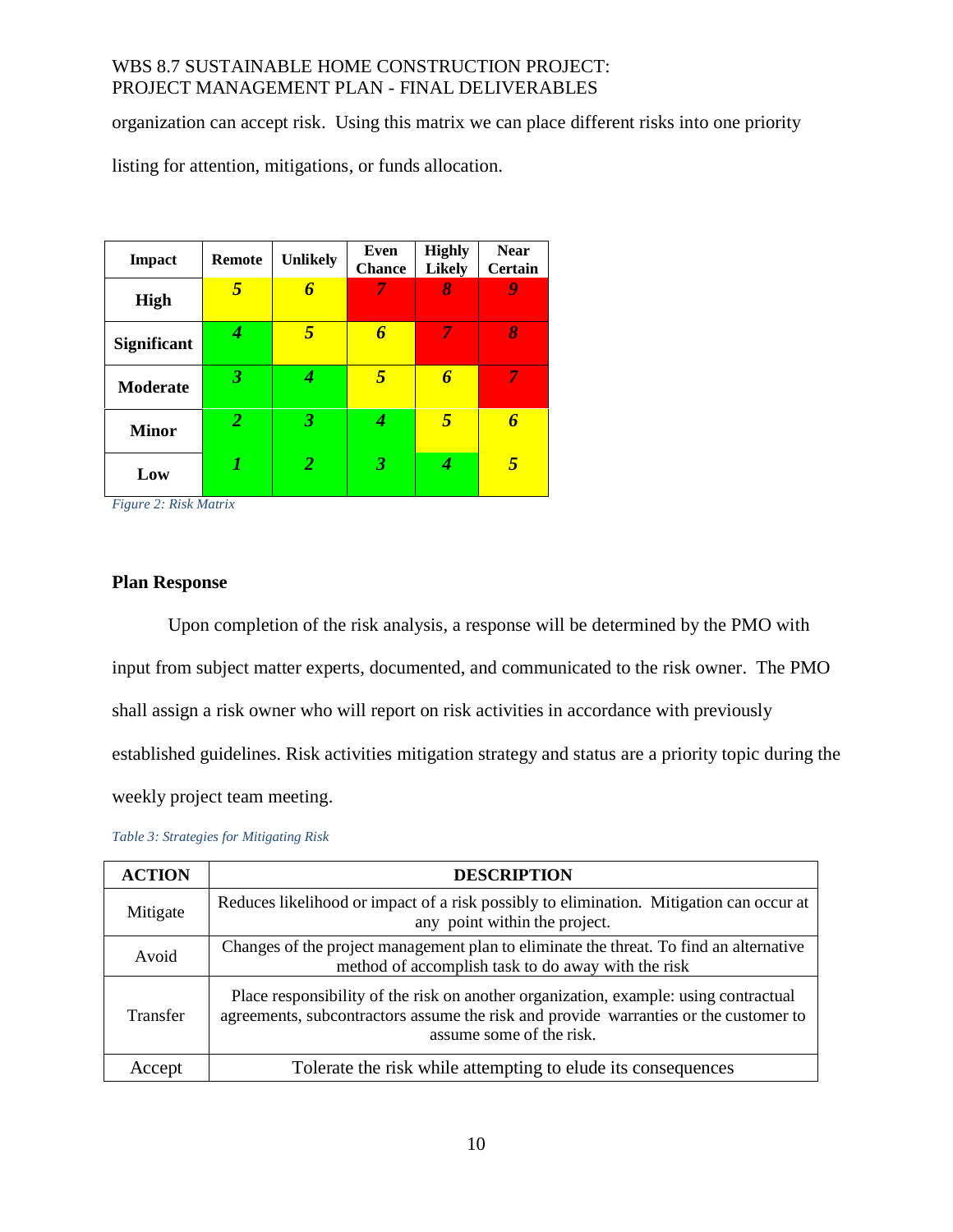#### **Risk Acceptance**

Once an issue has been mitigated and all actions have been taken to control, the PM will review the results and determine if the residual risk is acceptable to continue. Residual risk is the risk that the issue, once resolved will remain mitigated or re-emerge as an issue. Only the PM can accept closure of the action items associated with a medium of high risk issue.

One month prior to project complete date, the PMO will organize risk management documents for archiving. Final evaluations and acceptance of all issues and risks shall be forwarded to the PMO two weeks prior to project complete date. One week prior to project completed date the PMO, stakeholders, subcontractors, and customer will convene to review and suggest risk management strategies for future projects. From this meeting a final risk management report will be generated and submitted to the project archive.

### **Tracking**

Using the risk register allow the project team to identify document and monitor risks. The risk register shall have an assigned risk number and each element of the register will be completed. The risk originator has the responsibility to ensure notification is made to the PM that a new entry has been made on the risk register. The PMO will ensure that all unresolved risks are part of the weekly project team meeting. The PM will identify the risk owner and provide a copy of the risk register line item for remediation and monitoring. The risk owner is will mitigate the risk following guidance and follow upon on status at least weekly one day prior to the weekly project team meeting. Upon completion of the risk mitigation, the risk owner will notify the PM and complete the remainder of the documentation and forward the data sheet to the PMO for archiving.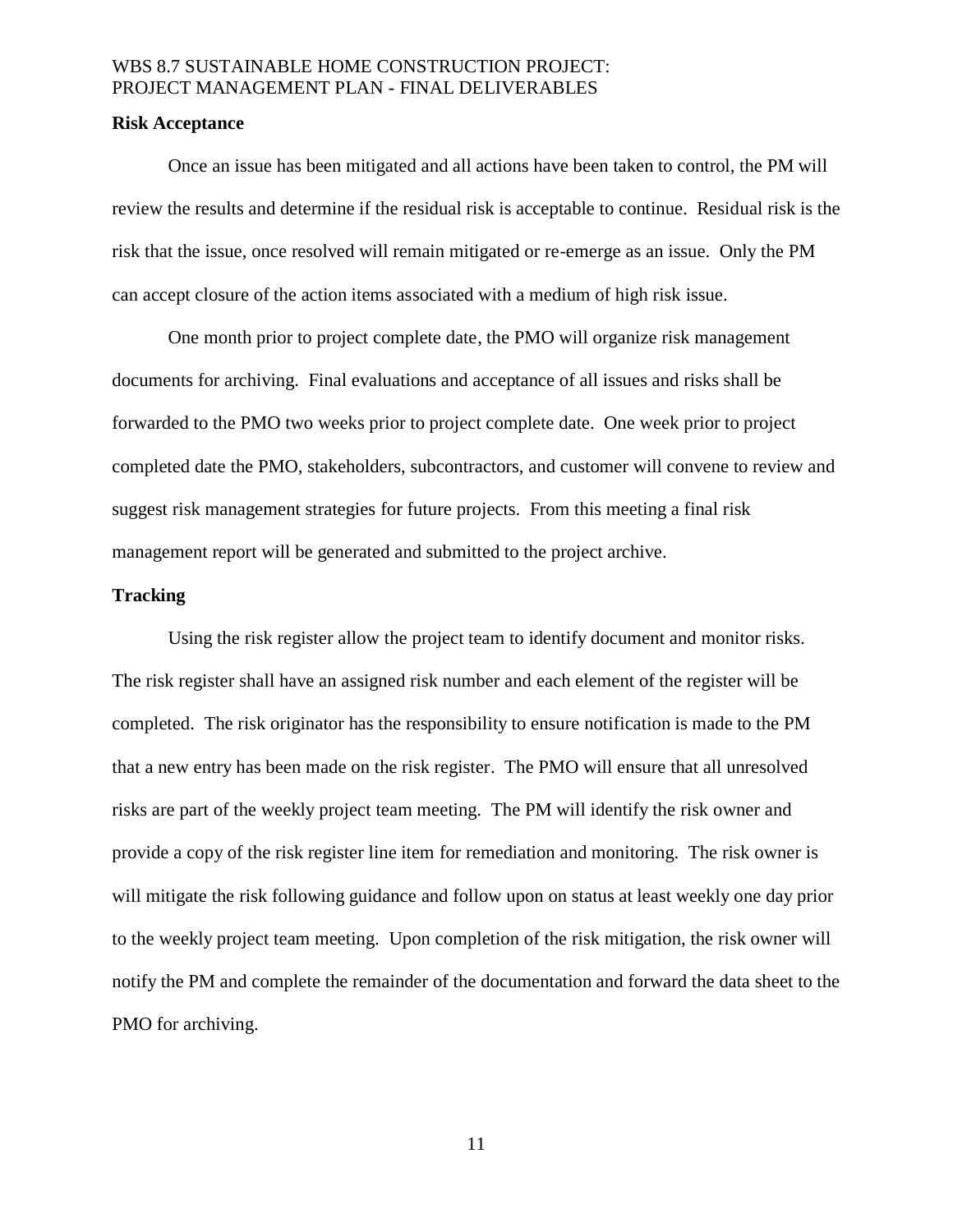### **Program Evaluation and Review Technique (PERT)**

The focus of this home construction project is an industry leading, beautiful, and environmentally efficient home, a high degree of planning is required to ensure projects are on time and within budget. The use of the Program Evaluation and Review Technique (PERT) is statistical technique used to review activities, cost, and "assessing projected risk" (Larson & Gray, 2014, p. 213). PERT analysis "assumes a statistical distribution (range between optimistic and pessimistic) for each activity duration...[to produce a] relative probability...of an activity becoming critical…" (p. 213). This analysis allows the project manager to evaluate the potential of an activity becoming a schedule risk. Armed with this knowledge, the project manager can identify potential risk factors and develop mitigation strategies that will increase the assurance that the project can be completed as planned.

The three time estimates used in the PERT analysis are shown in Table 1: Duration Distribution Table below. The first is the Optimistic time the best case scenario that all things will come together with no issues and the identified task or activity will be completed by this time. Larson and Gray, 2014 define optimistic in the PERT analysis as "a 1 chance in 100 of completing the activity earlier under normal conditions" (p. 240). The next estimate is the Most Likely time in which the activity may be completed based on professional experience and past project data. The final time estimate is Pessimistic and is based on the possibility that some issues might arise and cause a slowdown of the activity. Larson and Gray also define Pessimistic in the PERT analysis "a 1 chance in 100 of completing the activity later under normal conditions" (p. 240).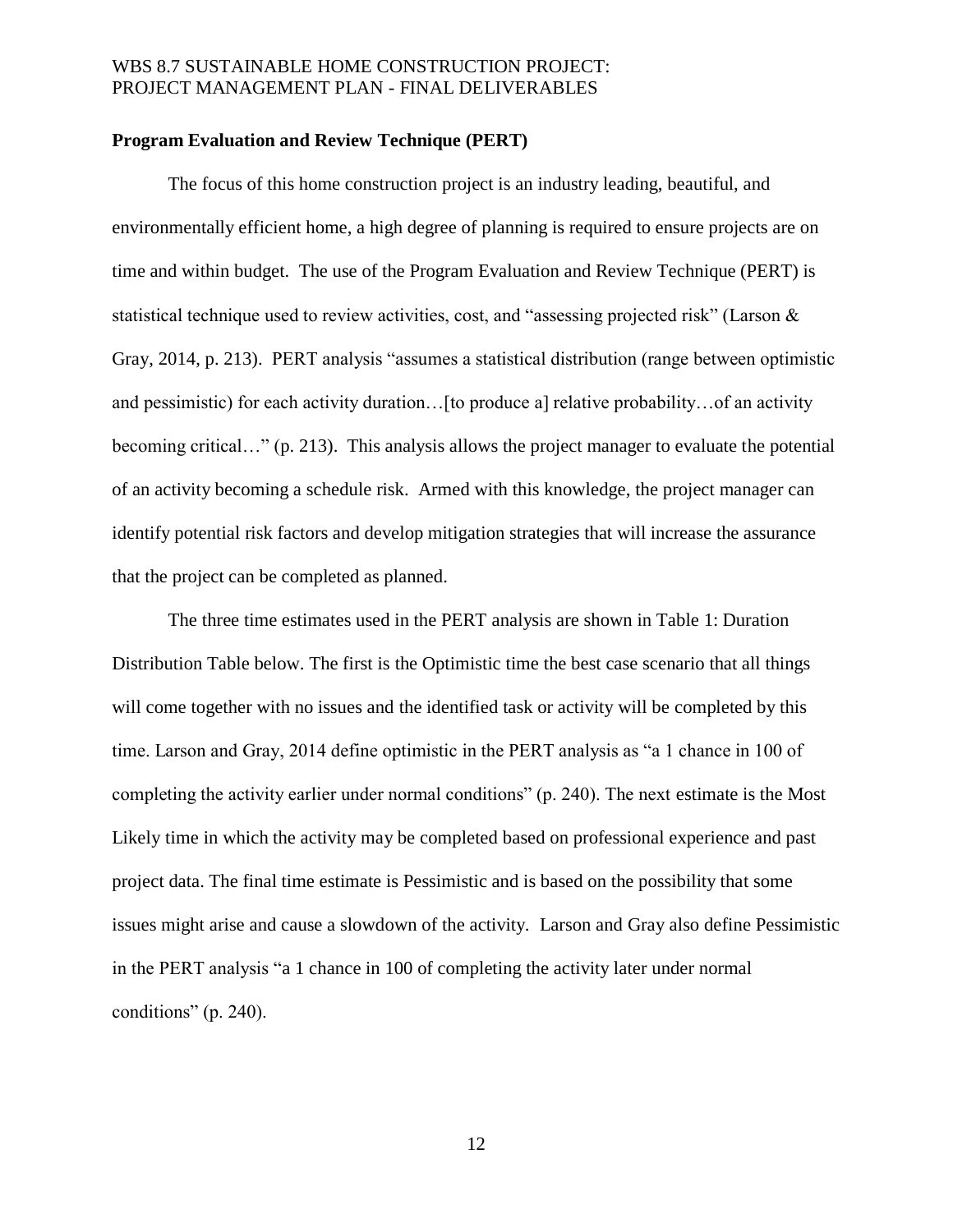Expert opinion provided the basis for the estimated values defined in [Table 4](#page-12-0) and were used to determine the most reliable duration of each project task using the following PERT formula below.

*Equation 1: PERT Formula*

$$
\frac{a+4m+b}{6}
$$

The results of the PERT analysis will provide the project manager a weighted average (rounded) for each project task which will be used in performing forward and backward pass activities to define the project's duration and identify the critical path.

<span id="page-12-0"></span>

|  | Table 4: Duration Distribution Table |  |
|--|--------------------------------------|--|
|  |                                      |  |

| <b>Task</b>            | Optimistic<br>(a) | Most<br>Likely (m) | Pessimistic<br>(b) | Weighted<br><b>Task</b><br>Duration |
|------------------------|-------------------|--------------------|--------------------|-------------------------------------|
| Initiation             | 1                 | $\overline{2}$     | 3                  | $\overline{2}$                      |
| Design                 | 30                | 47                 | 60                 | 46                                  |
| Permitting             | 15                | 30                 | 45                 | 30                                  |
| Foundation             | 20                | 22                 | 25                 | 22                                  |
| Geothermal Heat pump   | 8                 | 11                 | 15                 | 11                                  |
| Framing                | 15                | 17                 | 25                 | 18                                  |
| <b>HVAC</b> system     | 10                | 13                 | 16                 | 13                                  |
| Electrical             | 6                 | 9                  | 12                 | 9                                   |
| Plumbing               | 8                 | 11                 | 15                 | 11                                  |
| Communication system   | 5                 | 10                 | 15                 | 10                                  |
| Solar system           | 3                 | 4                  | 6                  | $\overline{4}$                      |
| <b>Exterior finish</b> | 25                | 30                 | 40                 | 31                                  |
| Interior               | 60                | 69                 | 80                 | 69                                  |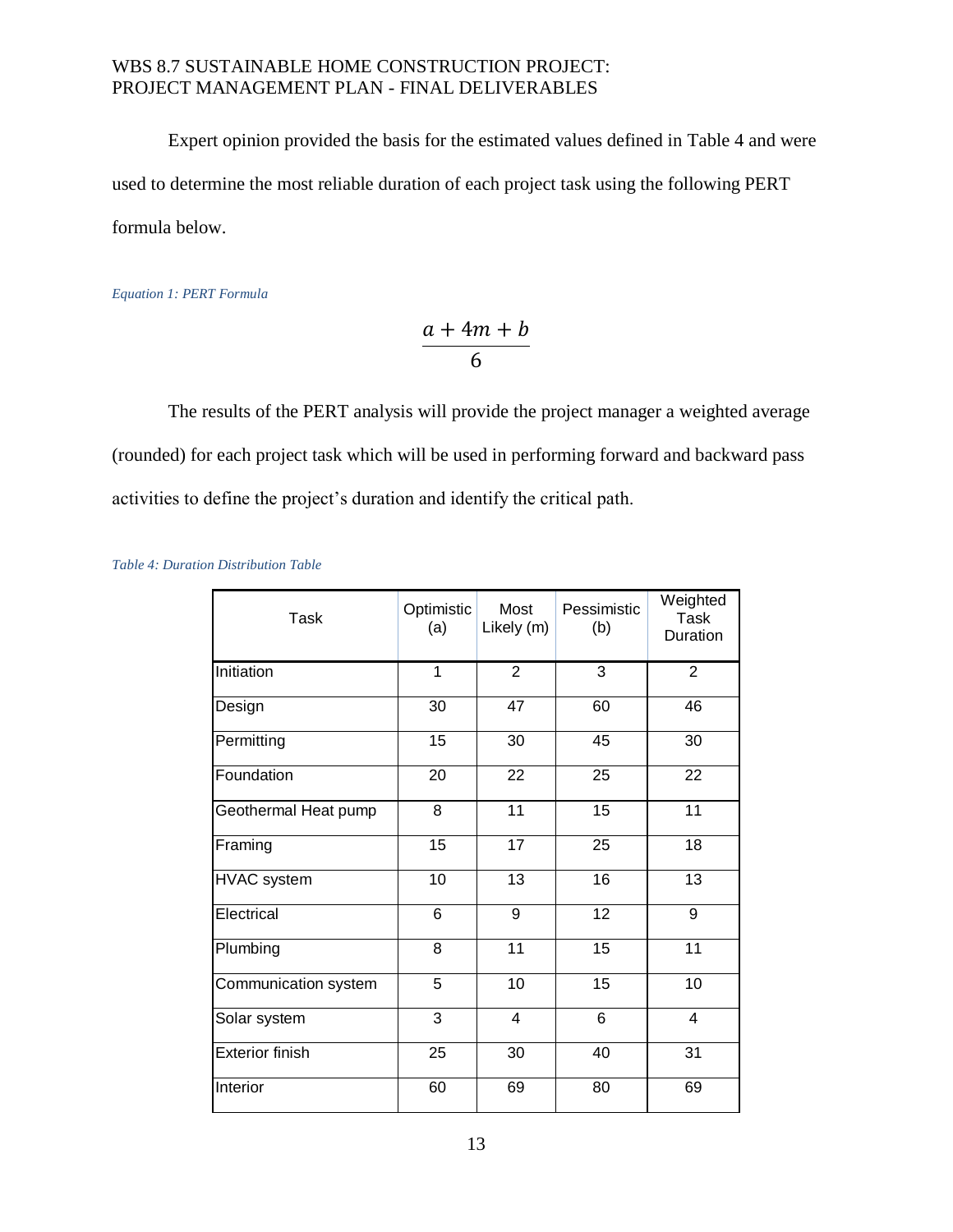| Landscaping | ົ | റമ |  |
|-------------|---|----|--|
| Closing     |   |    |  |

When the project's information is reviewed utilizing PERT as in [Table 5,](#page-13-0) we determined the project duration to be 246 days. (Larson & Gray, 2014 Table 1) The use of PERT also provides the probability for each project primary activity which is not shown. A great advantage to being able to utilize PERT and the information it provides also allows for identifying specific risks and being able to mitigate those risks. (Larson & Gray, 2014, p. 213)

| <b>Sustainable Home Construction Project Solution</b> |                      |              |                        |                    |                     |                      |                   |              |
|-------------------------------------------------------|----------------------|--------------|------------------------|--------------------|---------------------|----------------------|-------------------|--------------|
| Activity                                              | <b>Start</b><br>node | End<br>node  | Activity<br>time[JLR1] | <b>Early Start</b> | <b>Early Finish</b> | Late<br><b>Start</b> | Late Finish Slack |              |
| Project                                               |                      |              | 246                    |                    |                     |                      |                   |              |
| Project planning                                      | $\boldsymbol{0}$     | $\mathbf{1}$ | 47                     | $\mathbf{0}$       | 47                  | 199                  | 246               | 199          |
| Design                                                | 2                    | 3            | 47                     | $\Omega$           | 47                  | $\mathbf{0}$         | 47                | $\mathbf{0}$ |
| Permitting                                            | 3                    | 4            | 30                     | 47                 | 77                  | 89                   | 119               | 42           |
| Executing                                             | 4                    | 5            | 127                    | 77                 | 204                 | 119                  | 246               | 42           |
| Foundation                                            | 3                    | 6            | 22                     | 47                 | 69                  | 47                   | 69                | $\bf{0}$     |
| Geothermal Heat pump Ground Unit                      | 6                    | 7            | 11                     | 69                 | 80                  | 69                   | 80                | $\bf{0}$     |
| Framing                                               | 7                    | 8            | 17                     | 80                 | 97                  | 80                   | 97                | $\bf{0}$     |
| <b>HVAC</b> system                                    | 8                    | 9            | 13                     | 97                 | 110                 | 97                   | 110               | $\bf{0}$     |
| Electrical                                            | 9                    | 10           | 9                      | 110                | 119                 | <b>110</b>           | 119               | $\bf{0}$     |
| Plumbing                                              | 10                   | 11           | 11                     | 119                | 130                 | 119                  | 130               | $\bf{0}$     |
| Communication system wiring                           | 11                   | 12           | 10                     | 130                | 140                 | 130                  | 140               | $\bf{0}$     |
| Solar system                                          | 12                   | 13           | 4                      | 140                | 144                 | 140                  | 144               | $\bf{0}$     |
| Exterior finish                                       | 13                   | 14           | 30                     | 144                | 174                 | 144                  | 174               | $\bf{0}$     |
| Interior                                              | 14                   | 15           | 69                     | 174                | 243                 | 174                  | 243               | $\bf{0}$     |
| Landscaping                                           | 14                   | 16           | 26                     | 174                | 200                 | 220                  | 246               | 46           |
| Closing                                               | 15                   | 16           | 3                      | 243                | 246                 | 243                  | 246               | $\bf{0}$     |

#### <span id="page-13-0"></span>*Table 5: Forward and Backward Pass Analysis*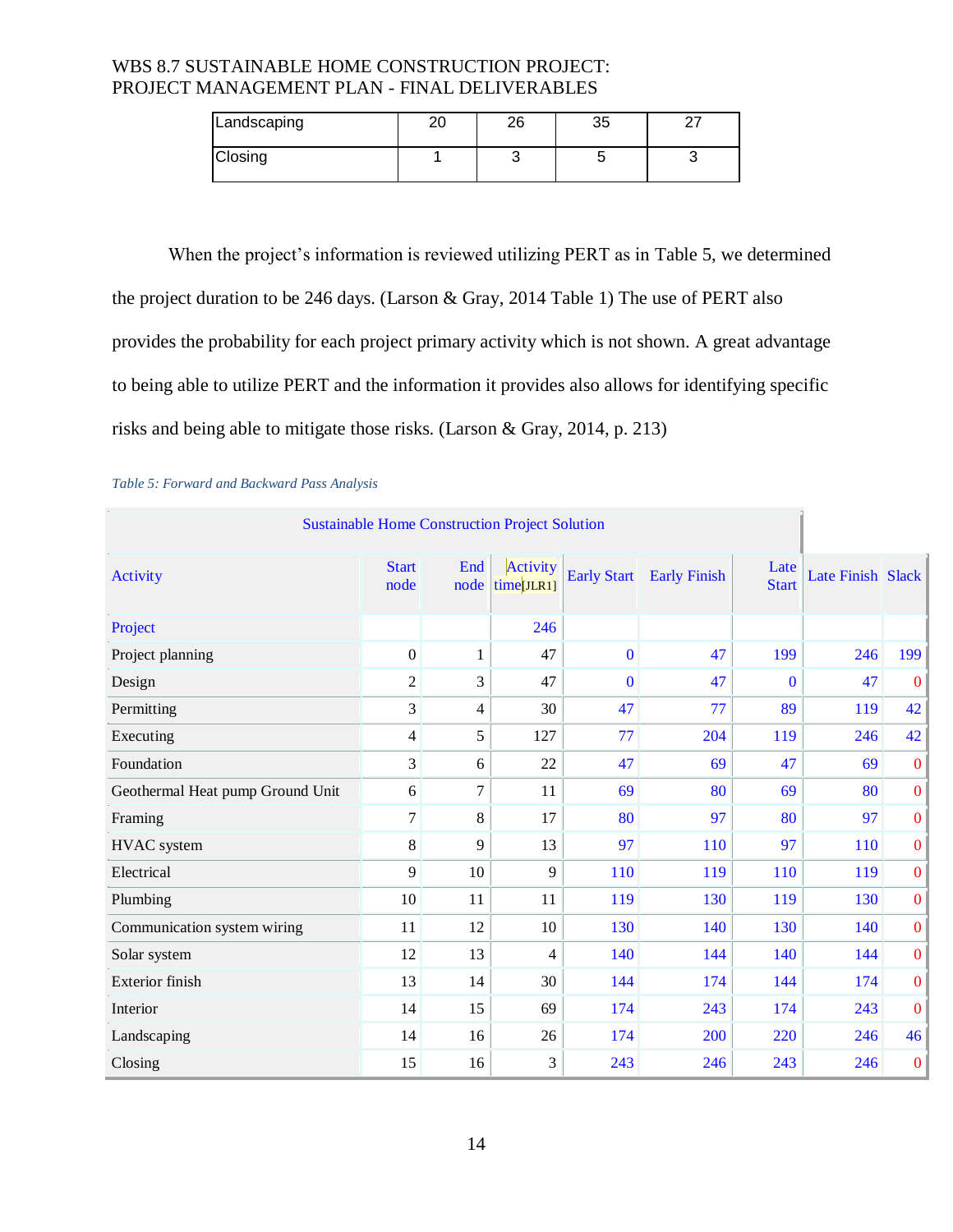Sustainable Home Construction Project<br>Gantt chart (Early times)



*Figure 3: PERT Analysis Graph*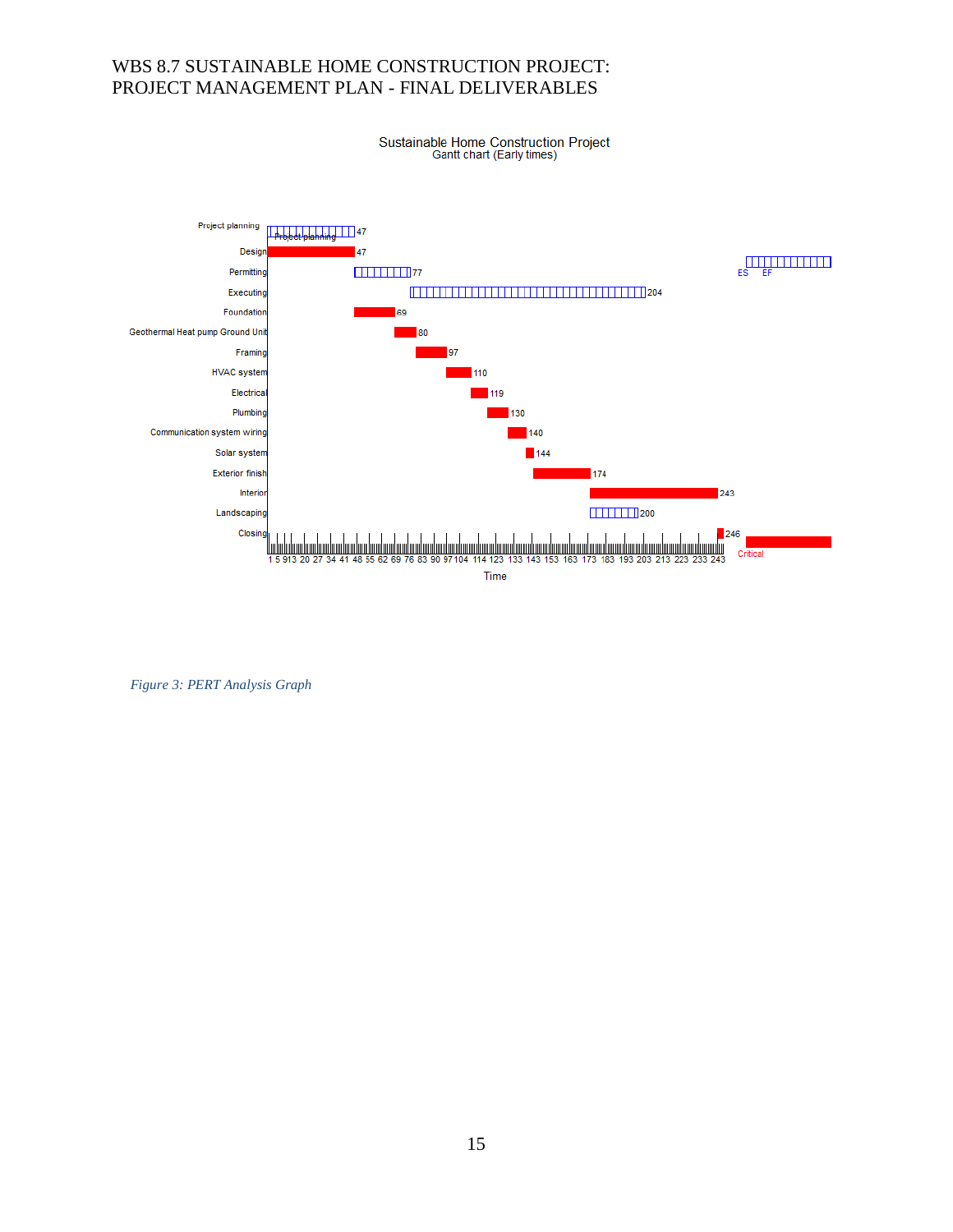### **References**

- American Council for an Energy-Efficient Economy. (2013). *Cooking: Which is more efficient?.* Retrieved from http://www.aceee.org/consumer/cooking
- American Society of Interior Designers. (2014). *Guide to ecolabels.* Retrieved from http://www.asid.org/sites/default/files/ASID Guide to Ecolabels 2011.pdf

Charging Plug-In Electric Vehicles at Home. (n.d.). Retrieved October 29, 2014 from: http://www.afdc.energy.gov/fuels/electricity\_charging\_home.html

Colorado Approved State Building Code. (2013). Retrieved from http:/[/www.colorado.gov/pacific/sites/default/files/approvedstatebldgcode.pdf](https://www.colorado.gov/pacific/sites/default/files/approvedstatebldgcode.pdf)

- Emrath, P. (2013). *Characteristics of homes started in 2012: Size increase continues.* National Association of Home Builders. Retrieved from http://www.nahb.org
- Gambrel, B. (Ed.). (2013). *Microsoft official academic course: Microsoft Project 2013.* Hoboken, NJ: Wiley & Sons.
- Hochschild, D., et.al. (2014). *New solar homes partnership guidebook.* (8th ed.). Sacramento, CA: California Energy Commission. Retrieved from http://www.energy.ca.gov/2014publications/CEC-300-2014-001
- Home Advisor International. (2014). How *much does it cost to install a shower*?. Retrieved from http://www.homeadvisor.com/cost/plumbing/install-a-shower/
- How many solar panels does it take to make one kilowatt? (n.d.) Retrieved from: http://www.solarpoweristhefuture.com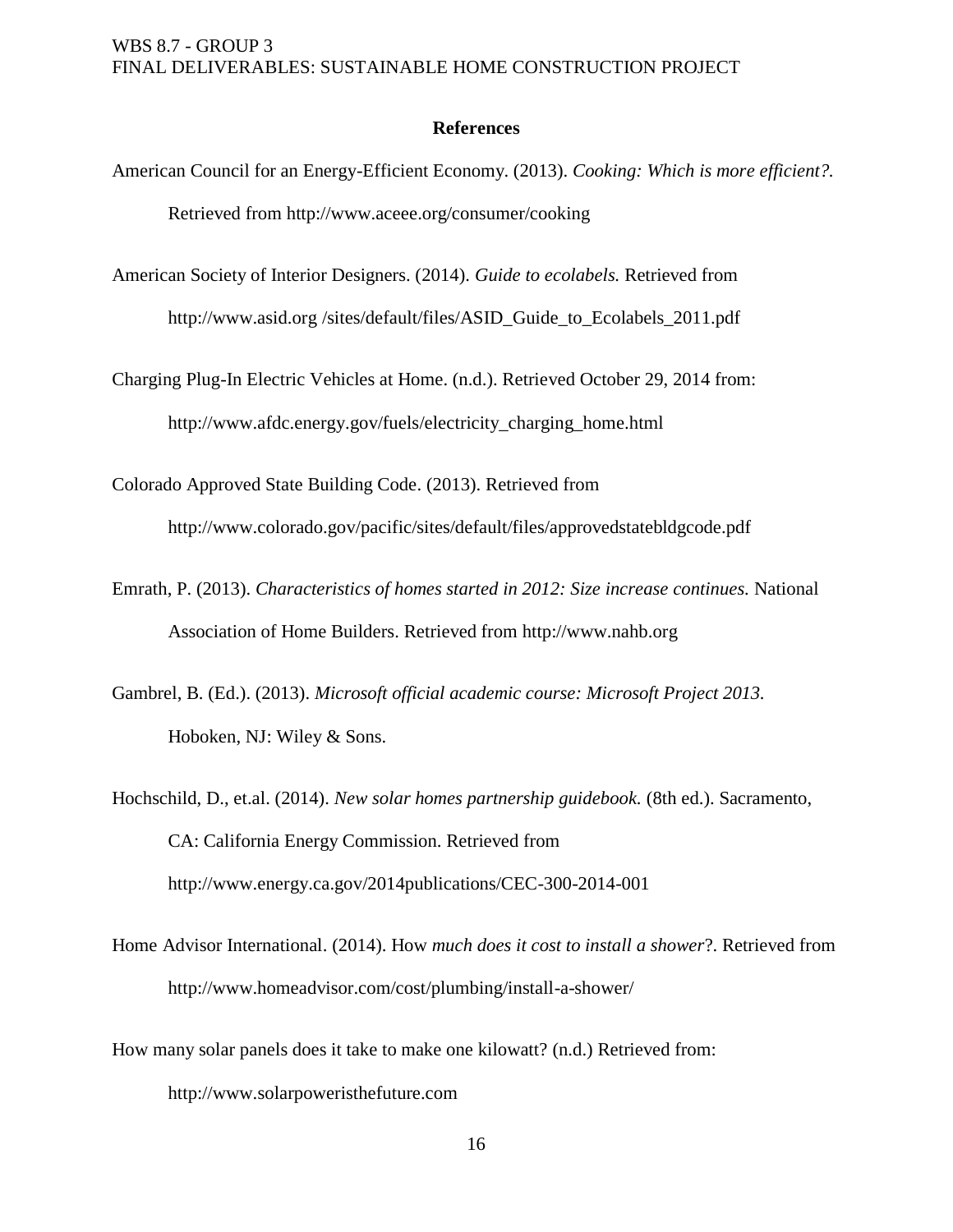- International Code Council. (2012*). International residential code for one- and two-family dwellings.* Retrieved from http:/[/publicecodes.cyberregs.com/icod/irc/2012/](http://publicecodes.cyberregs.com/icod/irc/2012/)
- Landis, T. (2008). *Home building outline, planner and guide: An owner-builder approach to residential construction.* (5th ed.). Black Diamond, WA: Author. Retrieved from http://www.bardenhomes.com/Data/Documents/BYOB
- Larson, E. W., & Gray, C. F. (2014). *Project management: The managerial process.* (6th ed.). New York, NY: McGraw-Hill Education.

Piscopo, M. (2014). *Change request template.* Retrieved from http://www.ProjectManagementDocs.com/project-planning-templates/

- Piscopo, M. (2014*). Quality management plan template*. Retrieved from http:/[/www.projectmanagementdocs.com/project-planning-templates/](http://www.projectmanagementdocs.com/project-planning-templates/quality-management-plan.html)
- Project Management International. (2013). *A guide to the project management body of knowledge* (5th ed.). Newtown Square, PA: Project Management Institute.
- Quint, R. (2013). *What home buyers really want.* National Association of Home Builders. Retrieved from http://www.nahb.org
- Rocket Lawyer, My Construction Contract. (n.d.). Retrieved from https://www.rocketlawyer.com.
- Siniavskaia, N. (2013). *Eye on housing: How long does it take to build a house?* National Association of Home Builders. Retrieved from http://eyeonhousing.org/2013/10/howlong-does-it-take-to-build-a-house/